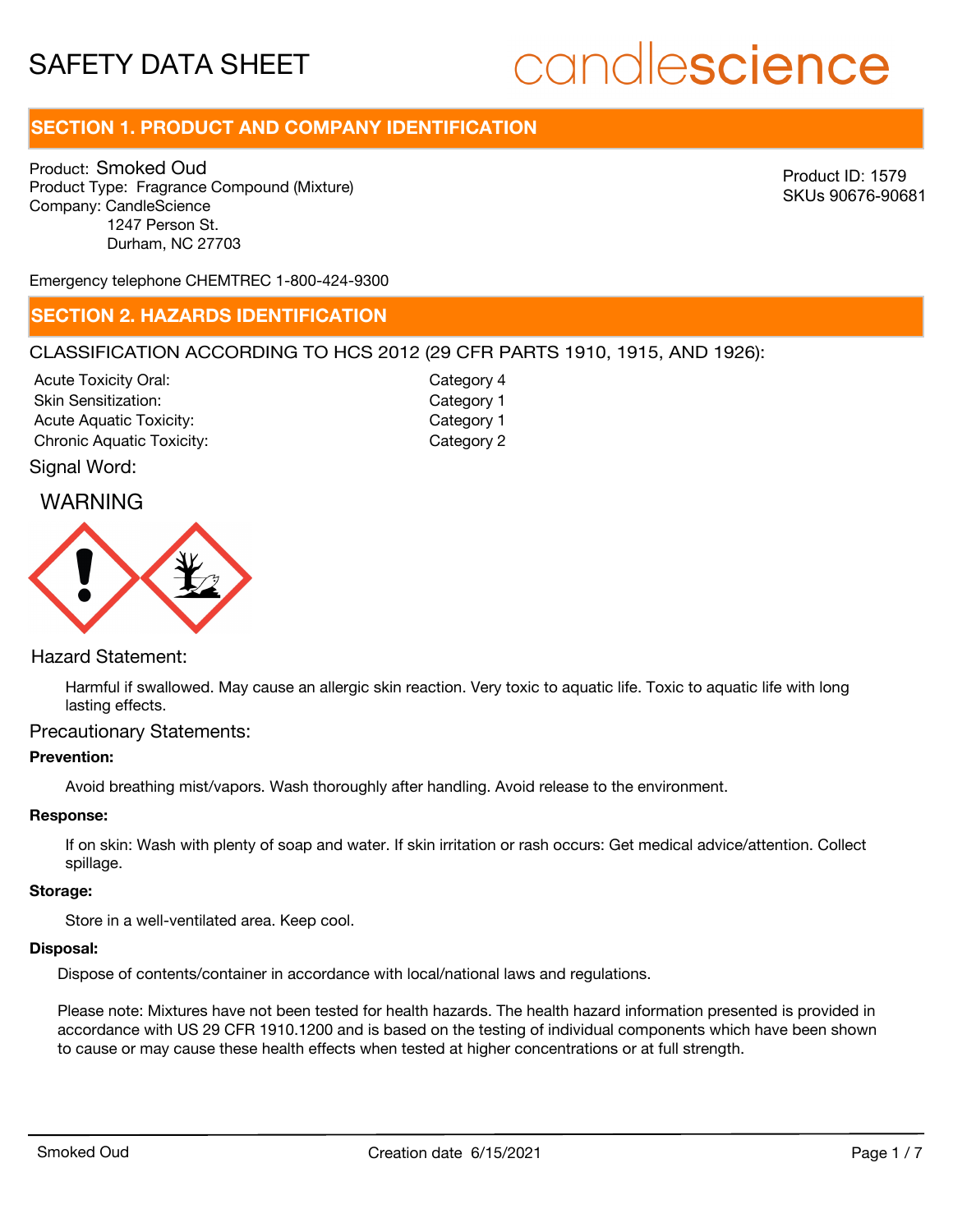# **SECTION 3. COMPOSITION/INFORMATION ON INGREDIENT**

| Hazardous components                                                        | CAS No.       | Weight %   |
|-----------------------------------------------------------------------------|---------------|------------|
| Benzyl benzoate                                                             | 120-51-4      | $80 - 90$  |
| Oils, Patchouli, Patchouli Synthase-Modified Saccharomyces Cerevisiae-      | 1450625-49-6  | $3 - 5$    |
| Eugenol                                                                     | $97 - 53 - 0$ | $1 - 3$    |
| $[1R-(1a,4b,4aa,6b,8aa)]-octahydro-4,8a,9,9-tetramethyl-1,6-methano-1(2H)-$ | 5986-55-0     | $1 - 3$    |
| Methyl 2,4-dihydroxy-3,6-dimethylbenzoate                                   | 4707-47-5     | $1 - 3$    |
| 2-ethyl-4-(2,2,3-trimethyl-1-cyclopent-3-enyl)but-2-en-1-ol                 | 28219-61-6    | $1 - 3$    |
| $(-)$ -a-Cedrene                                                            | 469-61-4      | $\leq 0.5$ |
| dl-Limonene                                                                 | 138-86-3      | $\leq 0.5$ |
| β-Caryophyllene                                                             | $87 - 44 - 5$ | $\leq 0.5$ |
| alpha-Pinene                                                                | $80 - 56 - 8$ | $\leq 0.5$ |
| [3R-(3a,3ab,7b,8aa)]-octahydro-3,8,8-trimethyl-6-methylene-1H-3a,7-         | 546-28-1      | $\leq 0.5$ |
| Longifolene solution                                                        | 475-20-7      | $\leq 0.1$ |

# **SECTION 4. FIRST AID MEASURES**

#### Inhalation:

In the event of exposure to vapors, immediately remove from the area to a fresh air environment. Individuals showing evidence of inhalation exposure should be taken to an uncontaminated area. Obtain medical advice immediately.

#### Skin contact:

Remove contaminated clothes. Wash skin with large volumes of water. If irritation persists, or any sign of tissue damage is apparent, obtain medical advice immediately.

#### Eye contact:

In the event of contact with the eyes, irrigate with water for at least 15 minutes; obtain medical advice if irritation persists.

#### Ingestion:

In the event of accidental ingestion, rinse mouth with water. Give up to one tumbler (half pint) of milk or water. Obtain medical advise immediately. Do not induce vomiting.

#### Most important symptoms:

No information available.

#### Indication of immediate medical attention:

Treat symptomatically.

General information:

As in all cases of potential poisoning, obtain medical advice immediately.

## **SECTION 5. FIREFIGHTING MEASURES**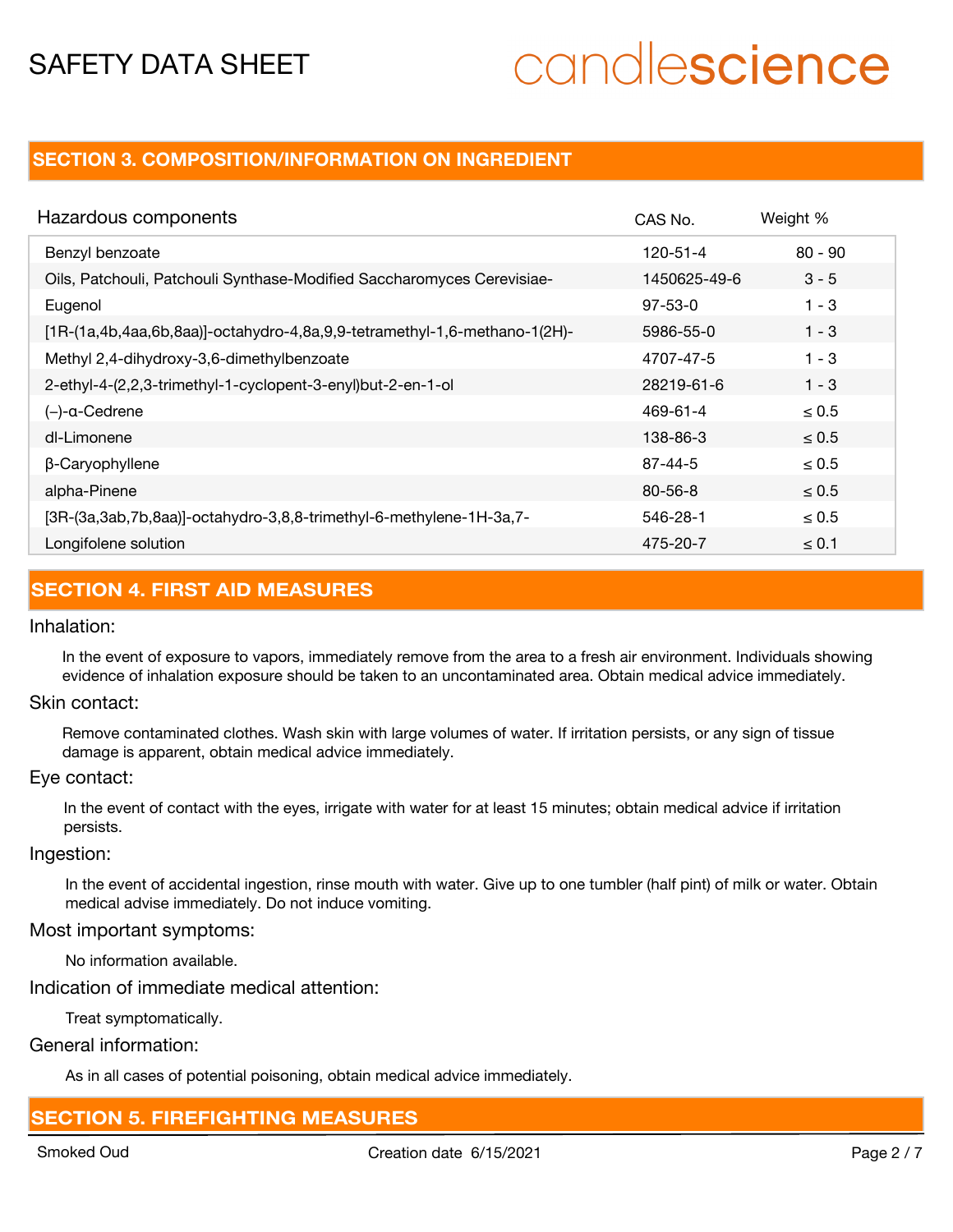#### Suitable extinguishing media:

Foam, carbon dioxide, or dry chemical.

#### Unsuitable extinguishing media:

Avoid use of water in extinguishing fires.

#### Specific hazards:

During fire, gases hazardous to health may be formed. Do not allow run-off from fire fighting to enter drains or water courses.

#### Special fire fighting procedures:

Wear self-contained breathing apparatus for firefighting. Move containers from fire area if it can be done safely. Use water spray jet to protect personnel and to cool endangered containers.

# **SECTION 6. ACCIDENTAL RELEASE MEASURES**

#### Personal precautions, protective equipment and emergency procedures:

Evacuate personnel to safe areas. Remove all sources of ignition. Ensure adequate ventilation. Keep people away from and upwind of spill/leak. Wear appropriate protective equipment and clothing during clean-up.

#### Environmental precautions:

Do not allow to enter into soil/subsoil. Do not allow to enter into surface water or drains. Dispose of in accordance with local regulations. Local authorities should be advised if significant spillage cannot be contained.

#### Methods and materials for containment and cleaning up:

Soak up with inert absorbent material (e.g. sand, silica gel, vermiculite). Keep in suitable and closed containers for disposal. Clean contaminated floors and objects thoroughly while observing environmental regulations.

# **SECTION 7. HANDLING AND STORAGE**

#### Precautions for safe handling:

Avoid contact with skin and eyes. Avoid prolonged inhalation of vapors. Wash hands and other exposed areas with mild soap and water before eating, drinking or smoking and when leaving work. Handle in accordance with good industrial hygiene and safety practices.

Conditions for safe storage, including any incompatibilities:

Store in tightly closed and upright container in a cool, dry, ventilated area. Store away from light, heat, and sources of ignition.

## **SECTION 8. EXPOSURE CONTROLS/PERSONAL PROTECTION**

#### Exposure Guidelines:

ACGIH: alpha-Pinene (CAS 80-56-8) TWA 20 ppm

#### Appropriate Engineering Controls:

#### **Ventilation:**

Use engineering controls to maintain airborne levels below exposure limit requirements or guidelines. If there are no applicable exposure limit requirements or guidelines, use only with adequate ventilation. Local exhaust ventilation may be necessary for some operations.

#### Personal Protective Equipment: **Eye protection:**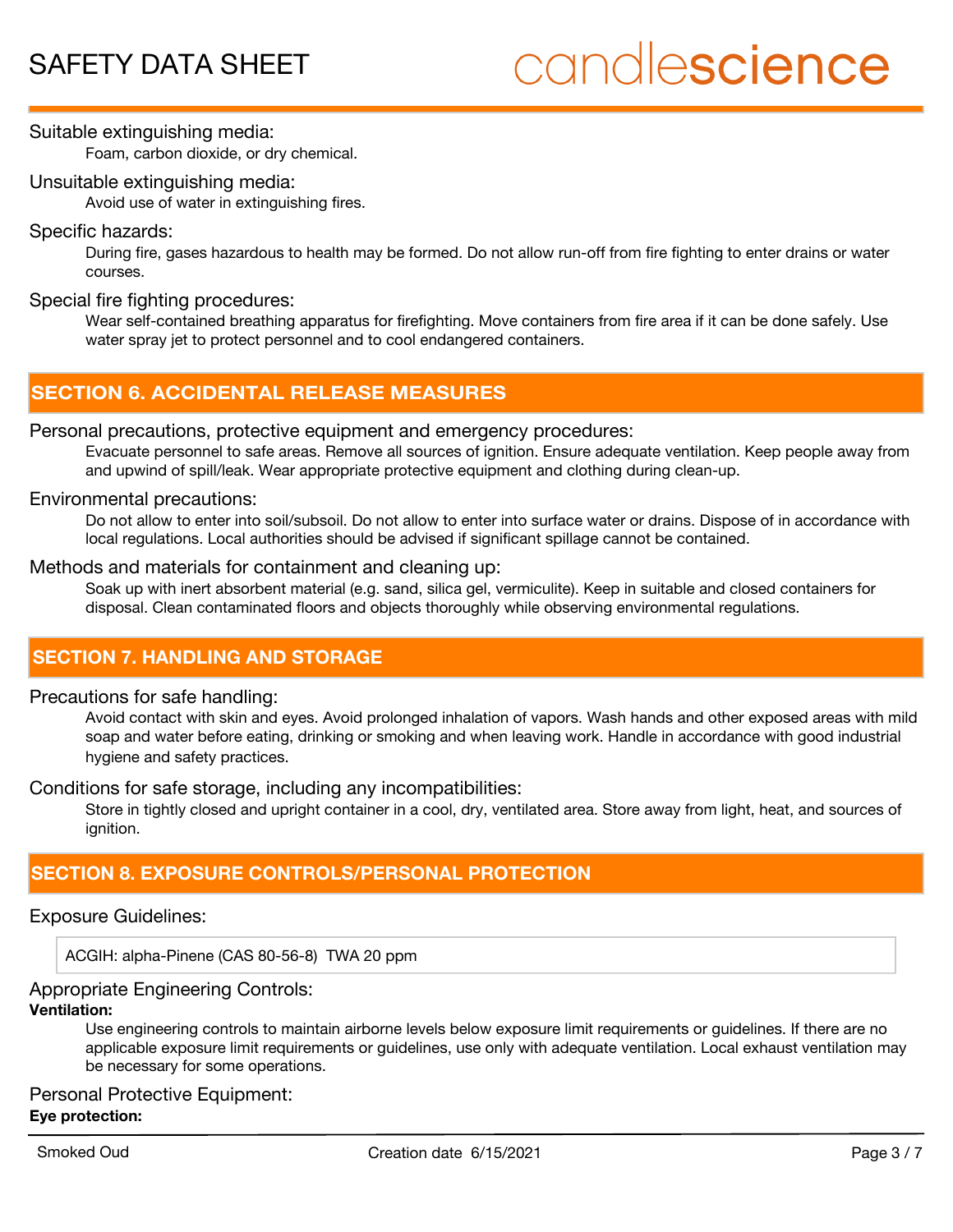

Ensure that eyewash stations and safety showers are close to the workstation location. Chemical resistant goggles must be worn.

#### **Hand protection:**

Wear chemical resistant gloves suitable for this material as determined by a hazard assessment. Gloves should be discarded and replaced if there is any indication of degradation or chemical breakthrough.

#### **Skin and body protection:**

Wear protective clothing suitable for this material as determined by a hazard assessment.

#### **Respiratory protection:**

Respiratory protection should be worn when workplace exposures exceed exposure limit requirements or guidelines. If there are no applicable exposure limits or guidelines, use an approved respirator where there is a potential for adverse effects, including but not limited to respiratory irritation or odor, where indicated or required by the exposure assessment. Selection of air-purifying or positive-pressure supplied air will depend on the results of the exposure assessment which includes an evaluation of the specific operations and the actual or potential airborne concentrations. The type of cartridge or filter to be used must be selected and approved for the chemical, class, or classes of chemicals likely to be encountered in the workplace. For emergency conditions, use an approved positive-pressure self-contained breathing apparatus.

#### **General hygiene considerations:**

Handle in accordance with good industrial hygiene and safety practice. Remove contaminated clothing and protective equipment before entering eating areas. Wash hands before breaks and immediately after handling the product.

## **SECTION 9. PHYSICAL AND CHEMICAL PROPERTIES**

| Appearance:                                       | Liquid           |
|---------------------------------------------------|------------------|
| Color:                                            | N/A              |
| Odor:                                             | Characteristic   |
| Odor threshold:                                   | N/A              |
| pH:                                               | N/A              |
| Melting point:                                    | N/A              |
| Boiling point:                                    | $>40^{\circ}$ C  |
| Flashpoint:                                       | 118 °C<br>244 °F |
| Evaporation Rate (Butyl Acetate = 1): $N/A$       |                  |
| Flammability (solid, gas):                        | N/A              |
| Upper lower flammability or explosive limits: N/A |                  |
| Vapor density (Air=1):                            | N/A              |
| Vapor pressure:                                   | < 0.1            |
| Specific gravity (H2O=1):                         | $1.090 - 1.100$  |
| Solubility in water:                              | N/A              |
| Solubility in other solvents:                     | N/A              |
| Partition coefficient: n-octanol/water:           | N/A              |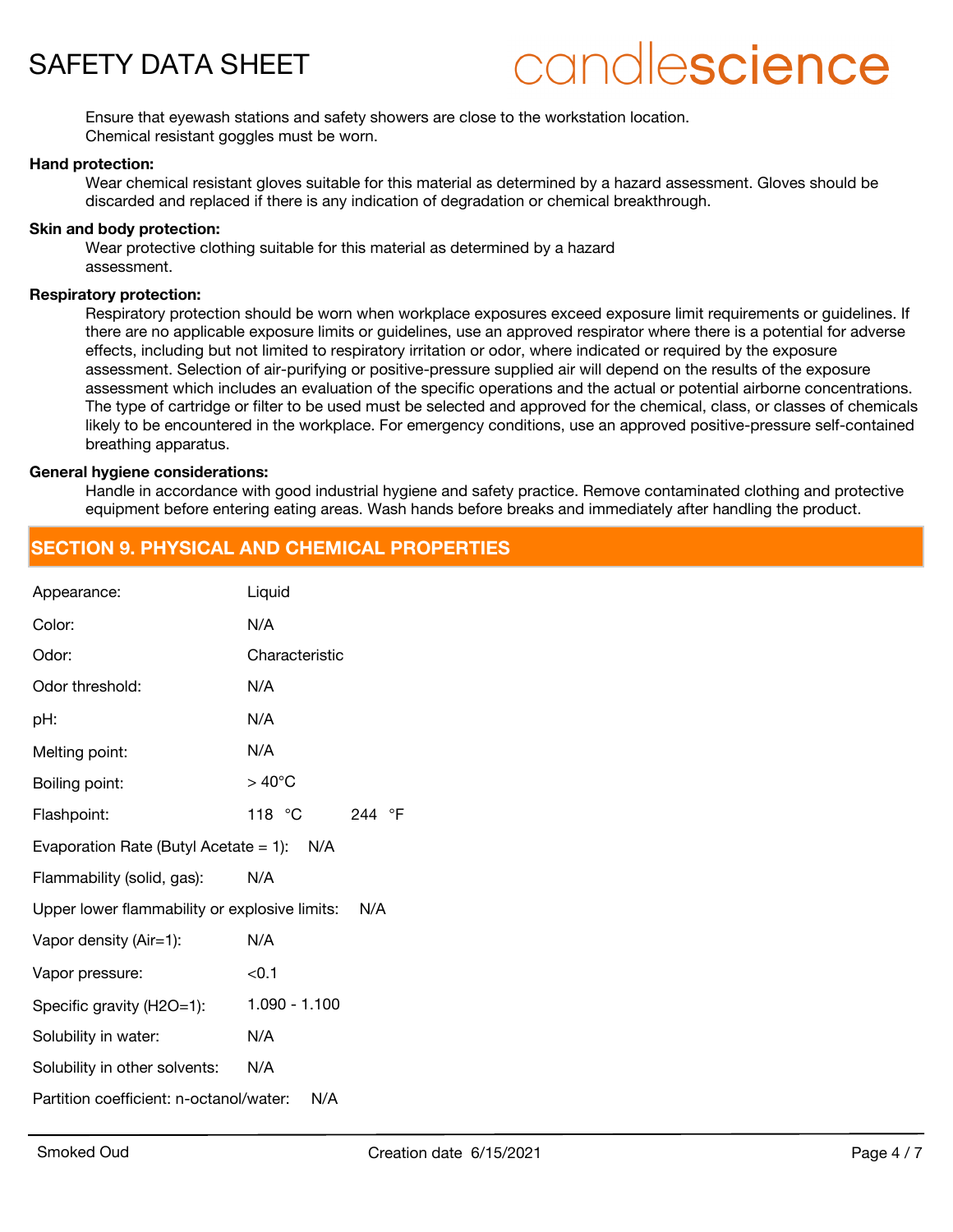# SAFETY DATA SHEET

| Auto-ignition temperature: | N/A           |
|----------------------------|---------------|
| Decomposition temperature: | N/A           |
| Kinematic viscosity:       | N/A           |
| Dynamic viscosity:         | N/A           |
| Explosive properties:      | N/A           |
| Oxidizing properties:      | N/A           |
| Refractive index:          | 1.554 - 1.560 |

# **SECTION 10. STABILITY AND REACTIVITY**

#### **Chemical stability:**

The product is stable and non-reactive under normal conditions of use, storage and transport.

#### **Possibility of hazardous reactions:**

Material is stable under normal conditions.

#### **Conditions to avoid:**

Heat, flames and sparks. Temperature extremes and direct sunlight.

#### **Incompatible materials:**

Strong oxidizing agents. Strong acids. Strong Bases.

#### **Hazardous decomposition products:**

No hazardous decomposition products are known.

## **SECTION 11. TOXICOLOGICAL INFORMATION**

#### **Acute oral toxicity:**

<2000 mg/kg

#### **Acute dermal toxicity:**

N/A

#### **Acute inhalation toxicity:**

N/A

#### **Skin corrosion/irritation:**

N/A

**Serious eye damage/eye irritation:**

N/A

#### **Respiratory or skin sensitization:**

May cause an allergic skin reaction

#### **Mutagenicity:**

N/A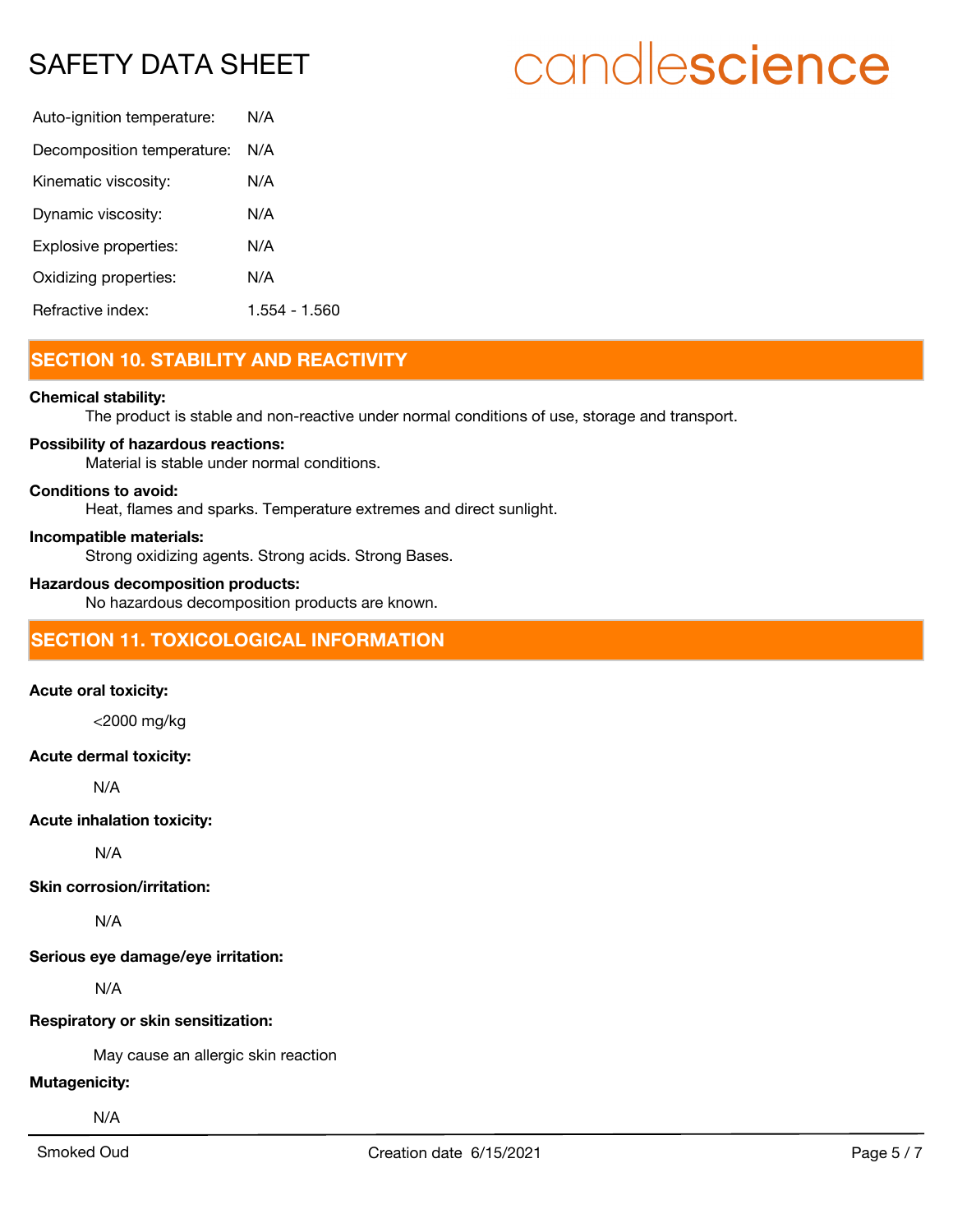# SAFETY DATA SHEET

# candlescience

#### **Reproductive toxicity:**

N/A

#### **Carcinogenicity:**

N/A

Please note: Mixtures have not been tested for health hazards. The health hazard information presented is provided in accordance with US 29 CFR 1910.1200 and is based on the testing of individual components which have been shown to cause or may cause these health effects when tested at higher concentrations or at full strength.

### **SECTION 12. ECOLOGICAL INFORMATION**

#### **Ecotoxicity:**

Toxic to aquatic life with long lasting effects.

#### **Persistence and Degradability:**

N/A

#### **Bioaccumulation:**

N/A

#### **Other Adverse Effects:**

N/A

## **SECTION 13. DISPOSAL CONSIDERATIONS**

#### **Disposal instructions:**

Collect and reclaim or dispose in sealed containers at licensed waste disposal site. Do not allow this material to drain into sewers/water supplies. Do not contaminate ponds, waterways or ditches with chemical or used container. Dispose of contents/container in accordance with local/regional/national/international regulations.

#### **Local disposal regulations:**

Dispose in accordance with all applicable regulations.

#### **Hazardous waste code:**

The waste code should be assigned in discussion between the user, the producer and the waste disposal company.

#### **Waste from residues/unused products:**

Dispose of in accordance with local regulations. Empty containers or liners may retain some product residues. This material and its container must be disposed of in a safe manner.

#### **Contaminated packaging:**

Since emptied containers may retain product residue, follow label warnings even after container is emptied. Empty containers should be taken to an approved waste handling site for recycling or disposal.

| <b>SECTION 14. TRANSPORT INFORMATION</b> |                                                                      |  |
|------------------------------------------|----------------------------------------------------------------------|--|
| <b>IATA UN Number:</b>                   | 3082                                                                 |  |
| <b>IATA UN Proper Shipping Name:</b>     | Environmentally hazardous substance, liquid, n.o.s (BENZYL BENZOATE) |  |
| <b>IATA Transport Hazard Class:</b>      | 9                                                                    |  |
| <b>IATA Packing group:</b>               | Ш                                                                    |  |
|                                          |                                                                      |  |